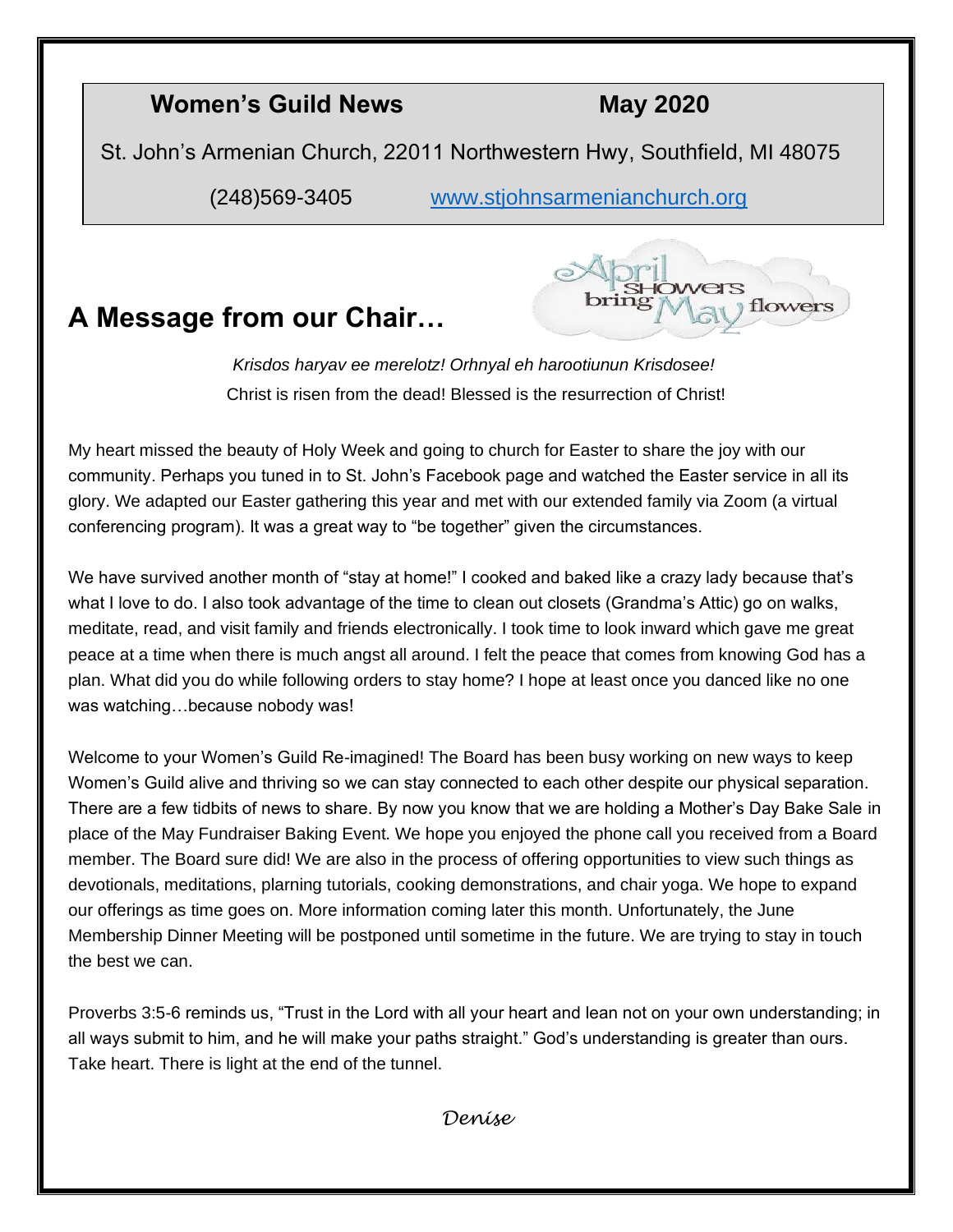

The Women's Guild extends our sincere sympathy to the family of Alice Chavdarian. She passed away on March 28, 2020.

Our deepest sympathies to Debbie Krikorian, on the passing of her mother-in law, Louise Zevart Krikorian, on April 5, 2020.

Extending our sympathy to the family of past long-time member, Victoria Keurajian, on her passing April 9, 2020.

Condolences to Victoria Sarkisian, on the passing of her mother, Maida

Abajian Altinok, on April 16, 2020. She was also the dear aunt of Katherine Petryszak Channell.

Extending our sympathy to Michelle Ducato, Sandra Jamian, Elise Landis, and Denise Pochas and on the passing of their aunt, Roxanne Keurajian, on May 3, 2020.

- Asdvadz Hokeen Losavoreh



Extending our love and best wishes to Sally Kabodian, Kathy Mekjian, Marge Nardell, and Patsy Rodgers. Know that you are missed and we look forward to seeing you soon.

\_\_\_\_\_\_\_\_\_\_\_\_\_\_\_\_\_\_\_\_\_\_\_\_\_\_\_\_\_\_\_\_\_\_\_\_\_\_\_\_\_\_\_\_\_\_\_\_\_\_\_\_\_\_\_\_\_\_\_\_

### **Our congratulations to the following Guild members on the newest additions to their families:**



Henry John Boyajian, born on 3/31/2020. Parents are Raffi and Danielle Boyajian, and Grandparents are Anita and Greg Boyajian.

Sona Catherine Naughton, born on 4/3/2020. Parents are Dr. Margeaux and Neal Naughton. Grandmother is Laurie Reizian and Great-grandmother is Mary Keoleian.

Luca Gregory Dahlman, born on 4/7/2020. Parents are Isaiah and Natalie Dahlman, and Grandparents are Sandy and Greg Jamian.



Congratulations to members Helen Olson and Alice Safilian on the election of their great niece, Melanie Piana, as Mayor of Ferndale! Melanie served 9 years on the city council before her victory in the mayoral race.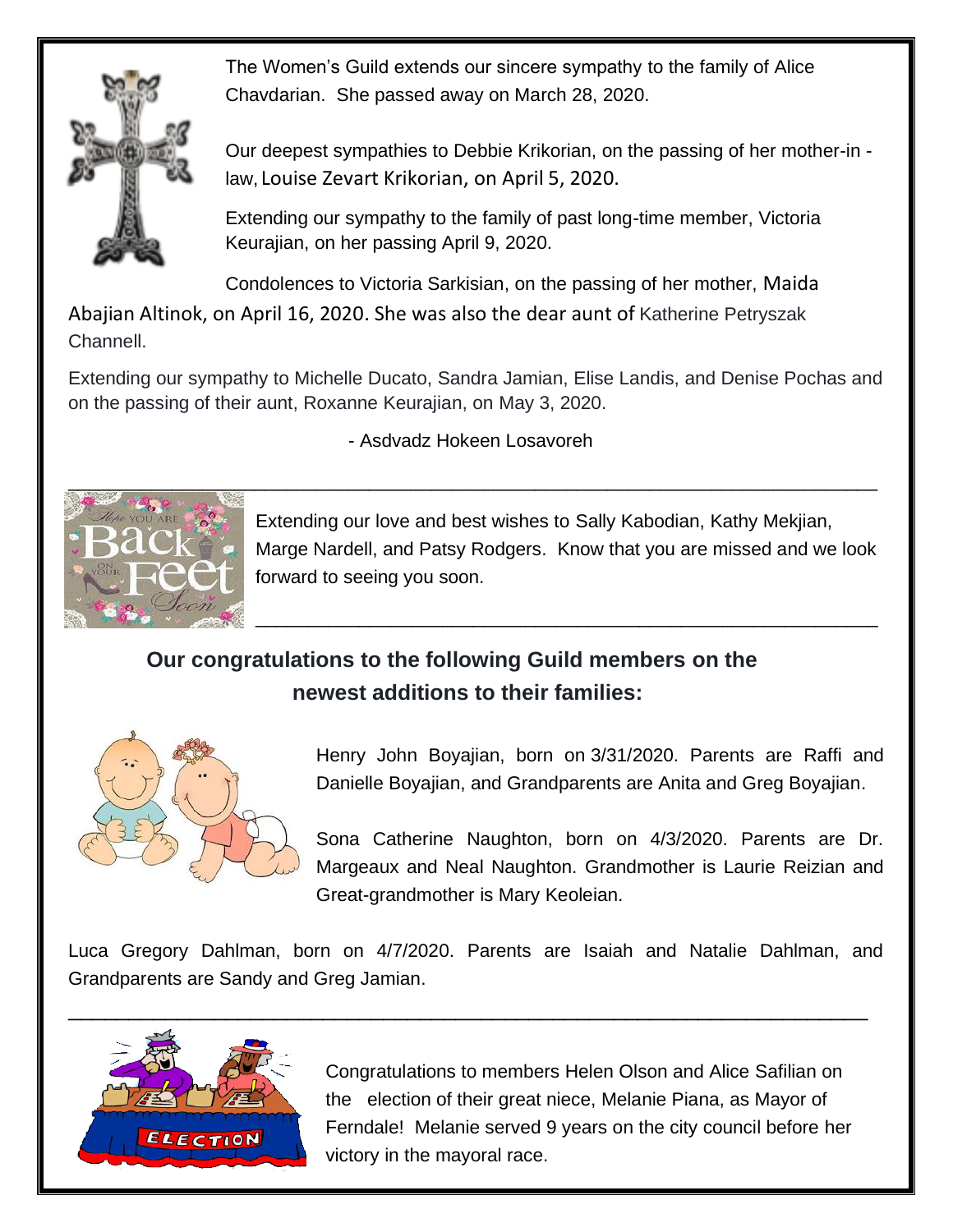

A very special thank you to all of our Women's Guild members who took the time to make protective masks to guard against the spread of COVID-19 for our clergy and church employees. Your efforts are deeply appreciated!

If you have an announcement you would like to share, please email Nyree Giragosian [nyreevgir@gmail.com](mailto:nyreevgir@gmail.com) or call 248-231-2547 by the 22<sup>nd</sup> of each month.

It's time to pay your Women's Guild annual 2020 Dues!

\_\_\_\_\_\_\_\_\_\_\_\_\_\_\_\_\_\_\_\_\_\_\_\_\_\_\_\_\_\_\_\_\_\_\_\_\_\_\_\_\_\_\_\_\_\_\_\_\_\_\_\_\_\_\_\_\_\_\_\_\_\_\_\_\_\_\_\_\_\_\_\_\_\_\_\_\_\_

\_\_\_\_\_\_\_\_\_\_\_\_\_\_\_\_\_\_\_\_\_\_\_\_\_\_\_\_\_\_\_\_\_\_\_\_\_\_\_\_\_\_\_\_\_\_\_\_\_\_\_\_\_\_\_\_\_\_\_\_\_\_\_\_\_

\_\_\_\_\_\_\_\_\_\_\_\_\_\_\_\_\_\_\_\_\_\_\_\_\_\_\_\_\_\_\_\_\_\_\_\_\_\_\_\_\_\_\_\_\_\_\_\_\_\_\_\_\_\_\_\_\_\_\_\_\_\_\_\_\_\_\_\_\_\_\_\_\_\_\_\_\_\_



Please make checks of \$25 to St. John's Women's Guild Include your name, address, phone, and email.

 Paulette Apkarian 7430 Brookberry Ct. West Bloomfield, MI 48322

\_\_\_\_\_\_\_\_\_\_\_\_\_\_\_\_\_\_\_\_\_\_\_\_\_\_\_\_\_\_\_\_\_\_\_\_\_\_\_\_\_\_\_\_\_\_\_\_\_\_\_\_\_\_\_\_\_\_\_\_\_\_\_\_\_\_\_

## **Women's Guild On-line General Body Meeting Wednesday, June 3, 2020 at 7:00pm**



Thanks to the Zoom Cloud Meetings computer application, we will be able to conduct our monthly meeting online virtually. Zoom allows us to have a meeting with video and audio. The Zoom app is free to download to your computer, tablet, or smart phone.

Details and login information will be sent out thru an e-blast later this month.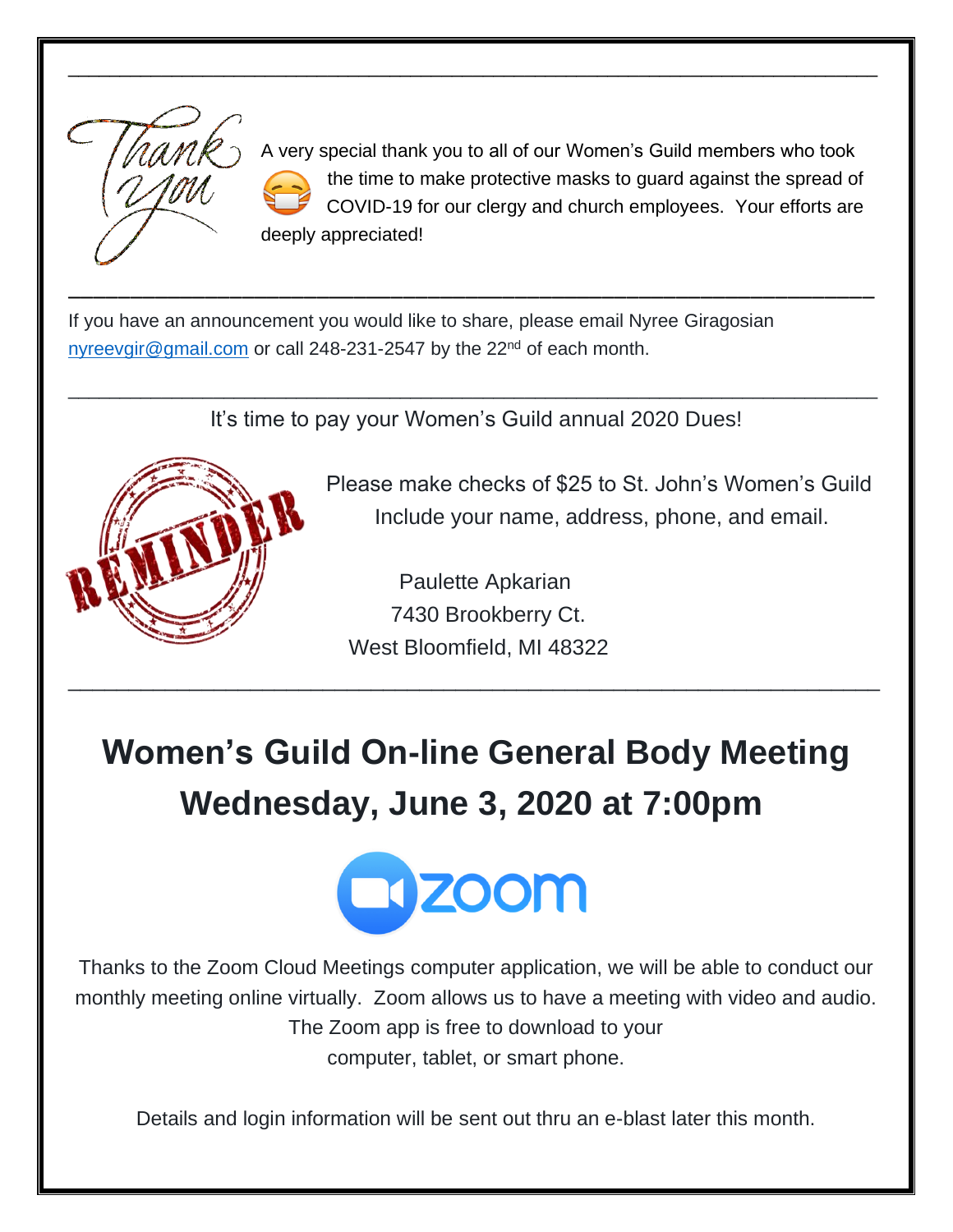# Women's Guild Re-imagined… Calling all Tech Savvy innovative Women's Guild members!

The Guild needs your help navigating creative ways to use technology to communicate with members. We seek your



experience setting up social media and alternative methods to keep the Guild in touch during these pressing times.

> Please reach out to Denise Karakashian (248)489-4076 [dskarakashian@gmail.com](mailto:dskarakashian@gmail.com)



**Ed** facebook.



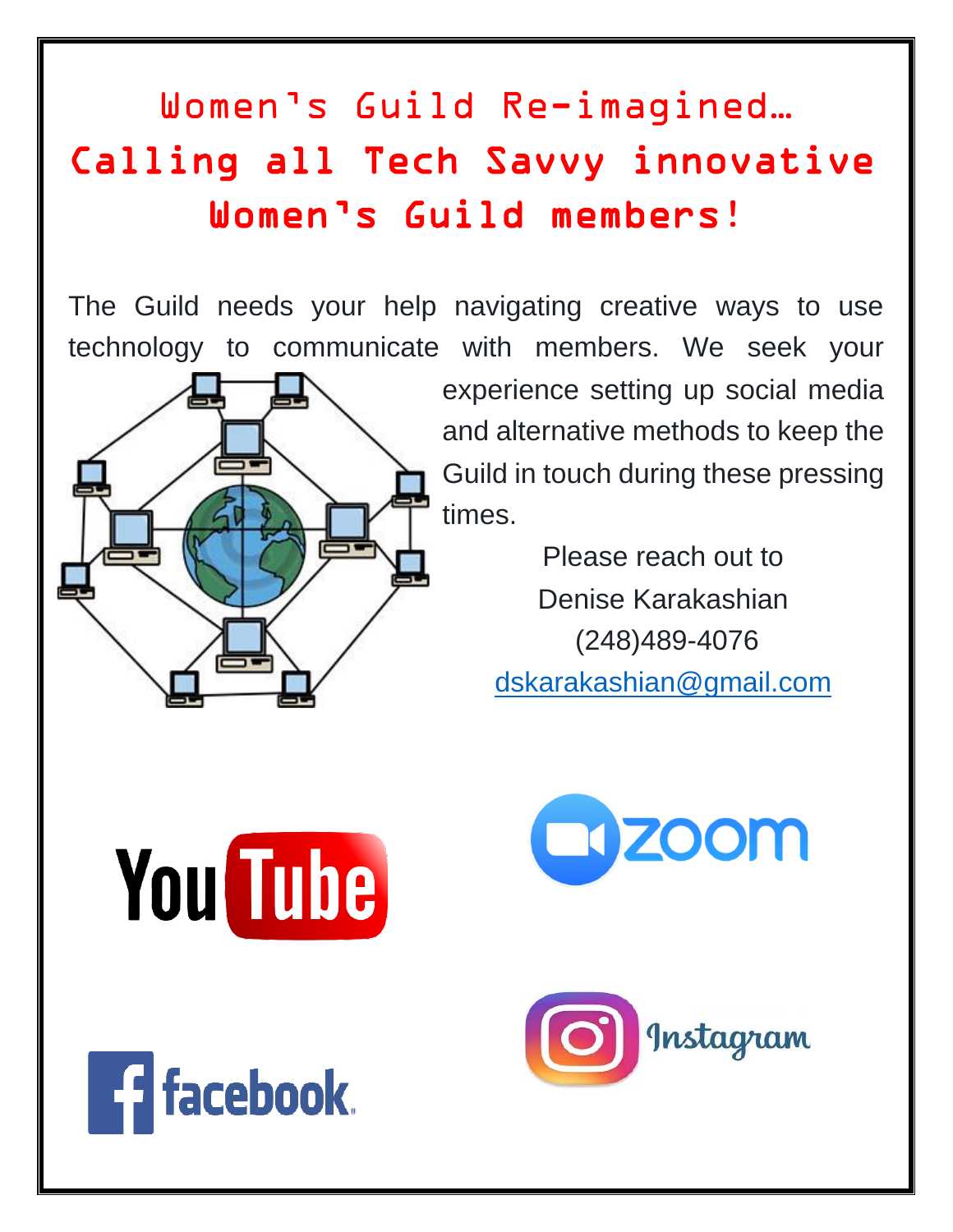| UPDATED FLYER<br>UPDATED FLYER<br>SEE NEW INFO!<br>SEE NEW INFO!<br><b>WOMEN'S GUILD</b>                                                                       |
|----------------------------------------------------------------------------------------------------------------------------------------------------------------|
| THER'S DAY BAKE SALE                                                                                                                                           |
| THURSDAY, MAY 7th<br>FOR SALE:                                                                                                                                 |
| \$20<br><b>POMEGRANATE APRON</b>                                                                                                                               |
| COOKBOOK "ARMENIAN CUISINE, PRESERVING OUR HERITAGE"<br>\$25                                                                                                   |
| \$30<br>• USB "HYE DINING"                                                                                                                                     |
| <b>FOR SALE:</b>                                                                                                                                               |
| <b>CHEOREG LOAVES</b><br>\$10                                                                                                                                  |
| <b>SMALL CHEOREG</b><br>\$12 (10/BAG)                                                                                                                          |
| \$12 (12/BAG)<br>• KHALKHA                                                                                                                                     |
| IUST PRE-ORDER:                                                                                                                                                |
| CALL MARILYN DADIAN (248) 882-0935 OR                                                                                                                          |
| EMAIL DADIAN@COMCAST.NET                                                                                                                                       |
| PICK-UP ONLY:                                                                                                                                                  |
| MAY 7, 2020                                                                                                                                                    |
| ST JOHN'S SERVICE KITCHEN DOOR BETWEEN 3PM-5PM                                                                                                                 |
| DO NOT LEAVE YOUR VEHICLE! WE WILL BRING TO CAR.                                                                                                               |
| PAYMENT:<br>(YOU WILL RECEIVE AN ORDER TOTAL \$)(NO CASH PLEASE)<br>CHECK (PAYABLE TO ST JOHN'S WOMENS GUILD) OR<br>CREDIT CARD (CHARGE TO BE DONE IN ADVANCE) |
| GOODS FROM PRIOR CHURCH BAKE DAYS COUANTITIES ARE LIMITED COWHILE SUPPLIES LAST                                                                                |
| ST JOHNS ARMENIAN CHURCH 22001 NORTHWESTERN HWY SOUTHFIELD, MI 48075 (248)569-3405                                                                             |